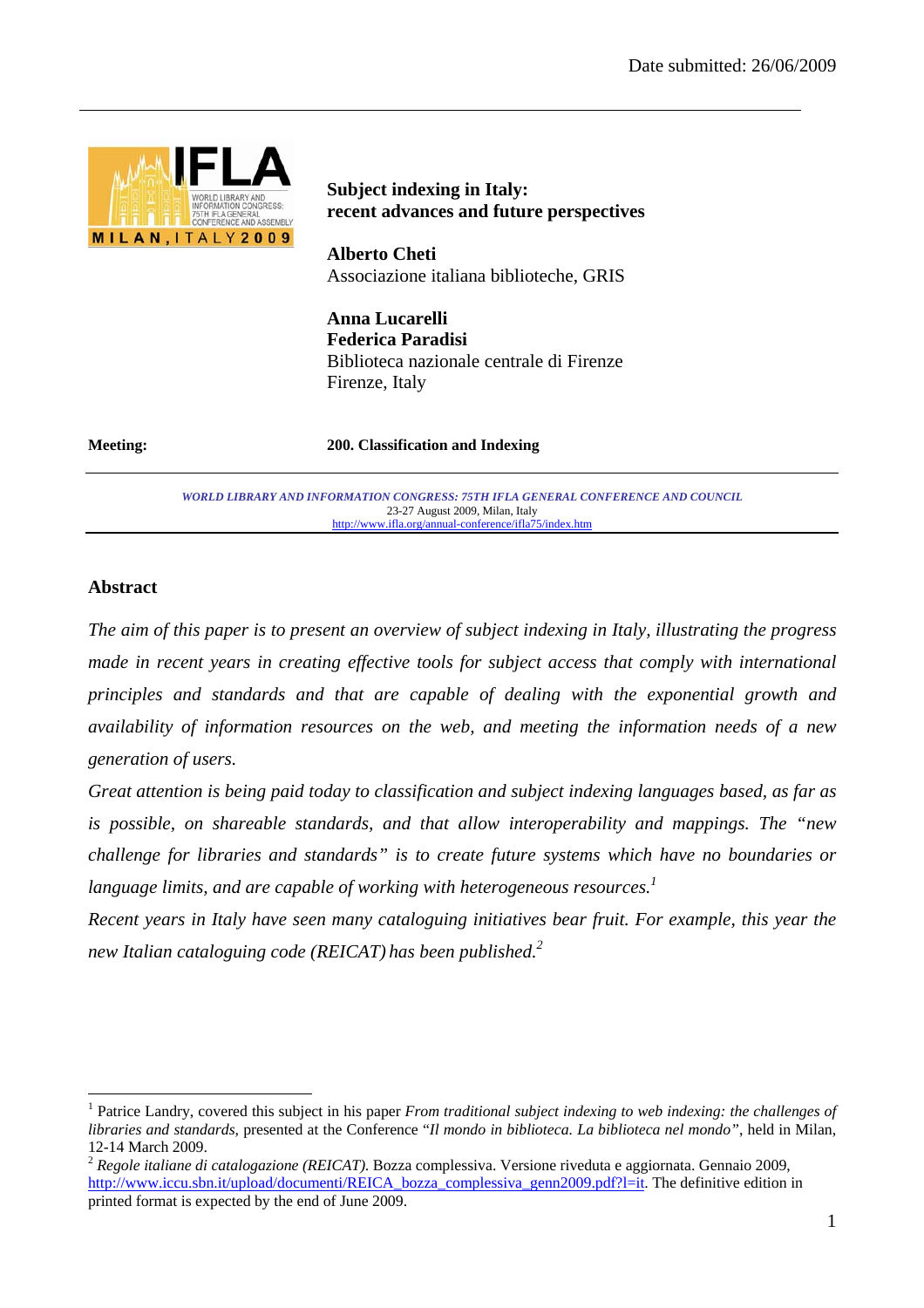#### **1. The Italian tradition of subject indexing to date and the tools applied**

## **1.1**

 $\overline{a}$ 

Italian subject indexing has a long tradition that goes back to the beginning of last century. In the 1920s the Italian library community based their first subject cataloguing languages on the Library of Congress Subject Headings, but it wasn't until 1956 that the *Soggettario per i cataloghi delle biblioteche italiane*, 3 was created at the National Central Library of Florence (BNCF). The *Soggettario* based on the conceptual and structural model of the 5<sup>th</sup> edition of the Subject headings used in the dictionary catalogues of the Library of Congress, promoted the introduction of subject cataloguing throughout Italian libraries. In 1958, the Italian National Bibliography (BNI), edited by the BNCF, introduced the DDC as its system for organizing bibliographic records in its monthly issues.

As no DDC Italian editions existed at that time, abridged and adapted versions were used internally. The BNCF has continued to play a leading role in creating, editing and updating of indexing tools.

For the following fifty years the old *Soggettario* would serve as the standard for subject indexing practices for Italian libraries. It was essentially a structured list of subject headings and supplied a few examples of suitable combinations of terms (subject strings), but didn't provide rules regarding syntactic or semantic relationships between terms.

The principles on which it was based were theoretically sound, but its structure showed several problem areas. The old *Soggettario* was created before the international standards were published and therefore lacked syntactical instructions for the building of subject strings and mechanisms for vocabulary control and enrichment. Over time it became outdated, not only regarding vocabulary but also the entire language structure, due to its lack of explicit rules. Its application led to very diversified (if not inconsistent) indexing practices and solutions.

Despite these problems, the cataloguing practices of the BNI played an important role as an authority for the majority of Italian libraries, offering a model of indexing language. Between 1958 and 1999, the BNI regularly edited lists of new headings with the aim of both updating and enriching the *Soggettario*'s vocabulary.<sup>4</sup> Its structure, however, remained unaltered.

<sup>3</sup> *Soggettario per i cataloghi delle biblioteche italiane*, a cura della Biblioteca nazionale centrale di Firenze. Firenze, Stamperia Il cenacolo, 1956.

<sup>4</sup> Bibliografia nazionale italiana, *Soggetti. Liste di aggiornamento 1956-1985*, Firenze, Biblioteca nazionale centrale, 1987; Bibliografia nazionale italiana, *Voci di soggetto. Aggiornamento 1986-1998*. Milano, Editrice Bibliografica, ©1999.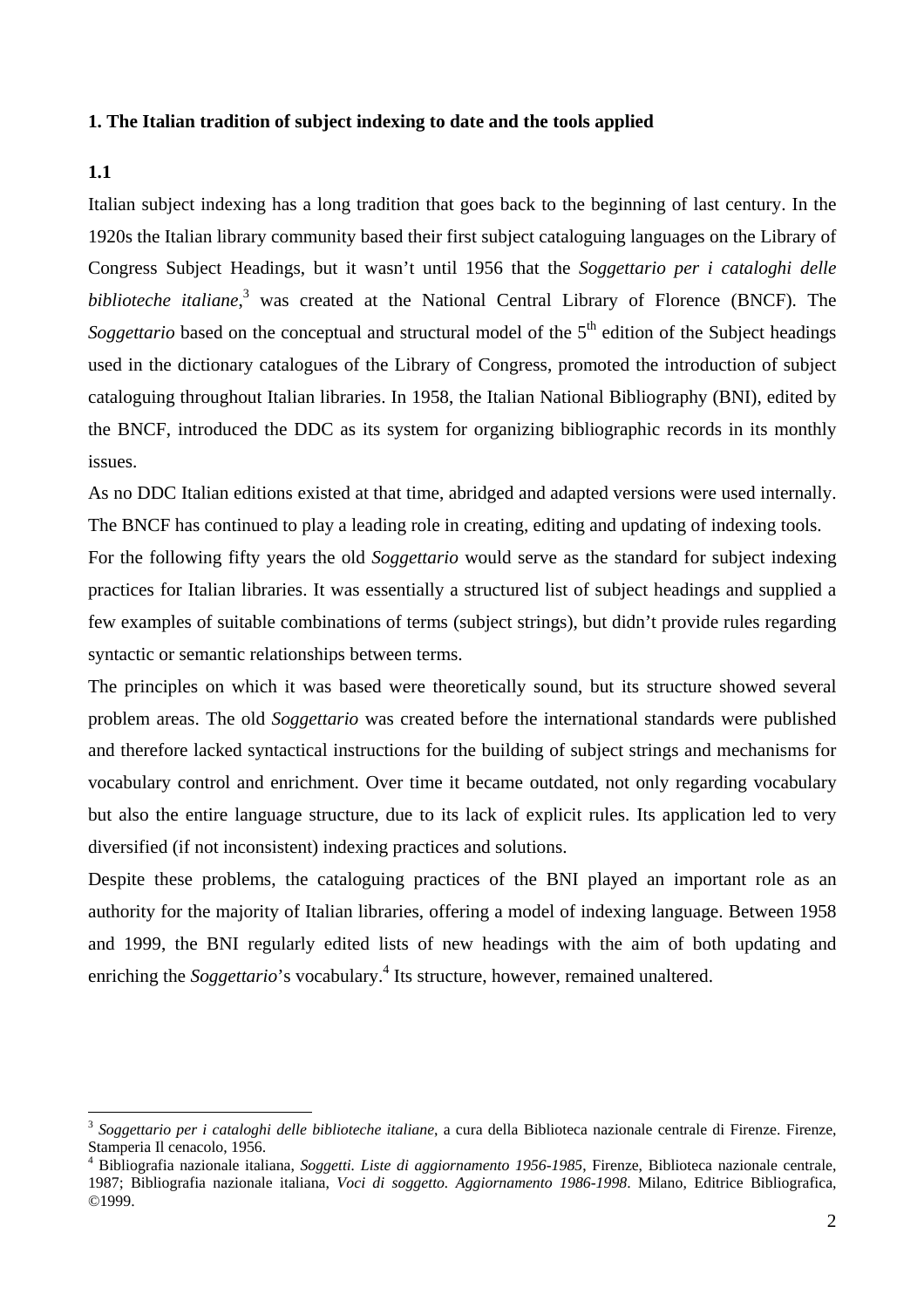Subject indexing practices in the 1950s used both pre-coordinate and post-coordinate languages. In the 1980s, the construction of thesauri that followed ISO standards, became widespread, notably in specialized documentary environments where pre-coordination was mainly in use. Unfortunately, these experiences were often not linked and the thesauri constructed were multidisciplinary and multilingual, but rarely general. Since then no complete survey on thesauri prepared and in use in Italy has been conducted. However we are hopeful that, sometime in the near future, the Associazione italiana biblioteche (AIB) will carry out such an initiative, in collaboration with other organizations such as ISKO Italia and Associazione Italiana per la Documentazione Avanzata (AIDA).

## **1.3**

Another indexing tool that became widely used in Italy in the 1980s was the DDC, thanks to the publication of the first DDC Italian versions edited first by the AIB in 1986 and adopted by the Italian National Bibliography (BNI) in the same year. Since 2000 the Italian versions have been edited by the National Central Library of Florence. It is also important to underline that the BNCF, since the publishing of the Italian Edition of DDC21 has taken on the task of editing all future Italian translations of the DDC, thus carrying out its institutional duty to provide official tools for semantic cataloguing. $5$ 

An analysis of the use of the DDC in Italy has recently been conducted by the BNCF in April and May of this year (the first of its kind). The Central Institute for Union Catalogue (ICCU) that manages in Italy the SBN network supplied essential information. Analysing the results of the detailed questionnaire showed that the DDC is the most used classification system, rarely working hand in hand with other international classification systems in use mostly in university and research libraries. The data indicate that the DDC is not uniformly applied: not all libraries use the same (latest) edition nor the same full or abridged format. Some use both systems at the same time, depending on the material to be indexed. The DDC is predominantly found in those libraries using it for cataloguing purposes and not just for shelving. Our survey was performed with the aim of planning initiatives that would improve the functionality and use of the DDC such as online tools

<sup>&</sup>lt;sup>5</sup> The BNCF has been given this commitment since 1998. The first DDC Italian version edited by the BNI was the 21<sup>st</sup> Edition (published in 2000), followed by the  $14<sup>th</sup>$  (published in 2006) and the  $22<sup>nd</sup>$  (published in January 2009). Thus the BNI is obliged to permanently study the DDC and its application, understand its richness and its difficulty, maintain continuous contact with the OCLC editorial committee and present itself as a reference point for Italian libraries.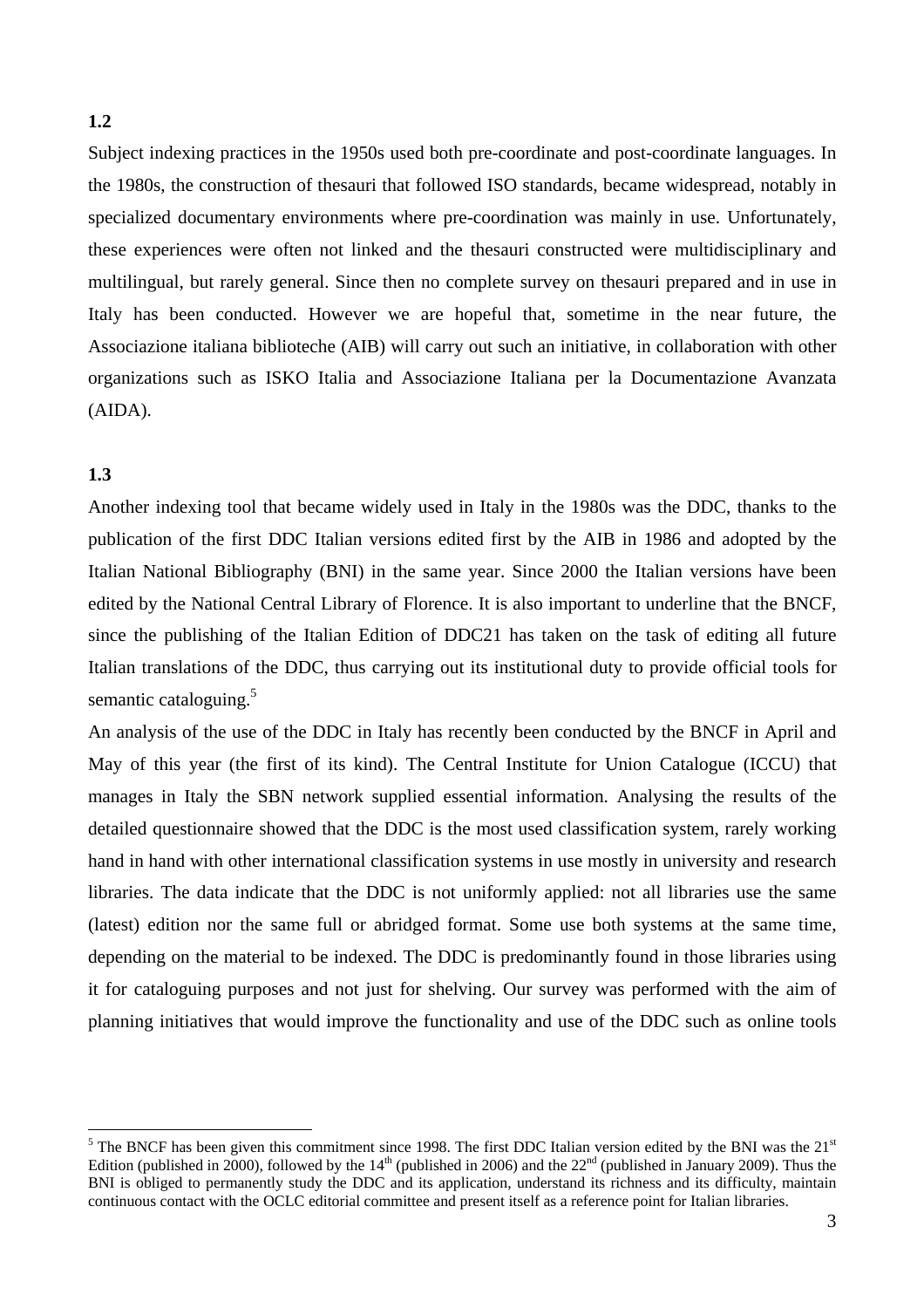compatible with the new-generation OPACs (as the positive experience with the Deutsche Nationalbibliothek has shown).<sup>6</sup>

Therefore, in summing up the history of classification and indexing in Italy to date, we see that a considerable variety of tools and practices were used until only recently. The old *Soggettario* and the Italian editions of the DDC have both acted as important reference points and have allowed for sharing of methodology. However, full adherence to international standards has only come about recently. Progress has been gradual but significant. One project that has contributed to this development with important innovations has been the Research Group on Subject Indexing (GRIS), formed by the AIB, that produced a *Guidelines for subject indexing*, published in 1996.<sup>7</sup>

The theoretical fundamentals and the norms elaborated by GRIS, contributed to the impulse for the renewal project of the old *Soggettario* (commissioned and supervised by the BNCF) from which the *Nuovo soggettario* was born in 2007. The *Nuovo soggettario* is an indexing language, consisting of a set of rules and a controlled vocabulary in the form of a general thesaurus.<sup>8</sup>

#### **2. Background of the** *Nuovo soggettario* **and the GRIS contribution**

## **2.1**

 $\overline{a}$ 

Derek Austin, when introducing PRECIS, warned those readers already expert in the use of subject indexing systems such as *Sears* or *LCSH*, "to set this experience to one side for the present, and approach PRECIS, if not with a *tabula rasa*, then at least with an open mind".<sup>9</sup> With this in mind, GRIS began its work at the beginning of the 1990s. It momentarily put aside the old *Soggettario* and, with an "open mind", looked not only at PRECIS but at other systems and methods, at thesauri, bibliographic classifications, chain indexing systems, and at the opportunities of standardizing according to international principles, as well as at modern theories on subject indexing. Each one of these possibilities offered a possible contribution to the development of the new subject indexing method in Italy. The first objective of GRIS was to improve on the traditional methods of subject indexing already developed and in use in Italy and not make a clean sweep. A new approach was

<sup>6</sup> M. Heiner-Freiling, *DDC German. The project, the aims, the method*, in *Moving beyond the presentation layer*. Published as supplement of "Cataloging and Classification Quarterly", v. 42, n. 3/4, p. 147-163; see also: http://melvil.d-nb.de/#MelvilClass. 7

Associazione italiana biblioteche-GRIS-Gruppo di ricerca sull'indicizzazione per soggetto, *Guida all'indicizzazione per soggetto*. Roma, AIB, rist. 2001, <u>http://www.aib.it/aib/gris/gris.htm</u>.

Biblioteca nazionale centrale di Firenze, *Nuovo soggettario. Guida al sistema italiano di indicizzazione per soggetto. Prototipo del Thesaurus*. Milano, Bibliografica, ©2006 (stampa 2007).

D. Austin, *PRECIS. A manual of concept analysis and subject indexing*. 2. ed. London, The British Library, 1984, p. 2.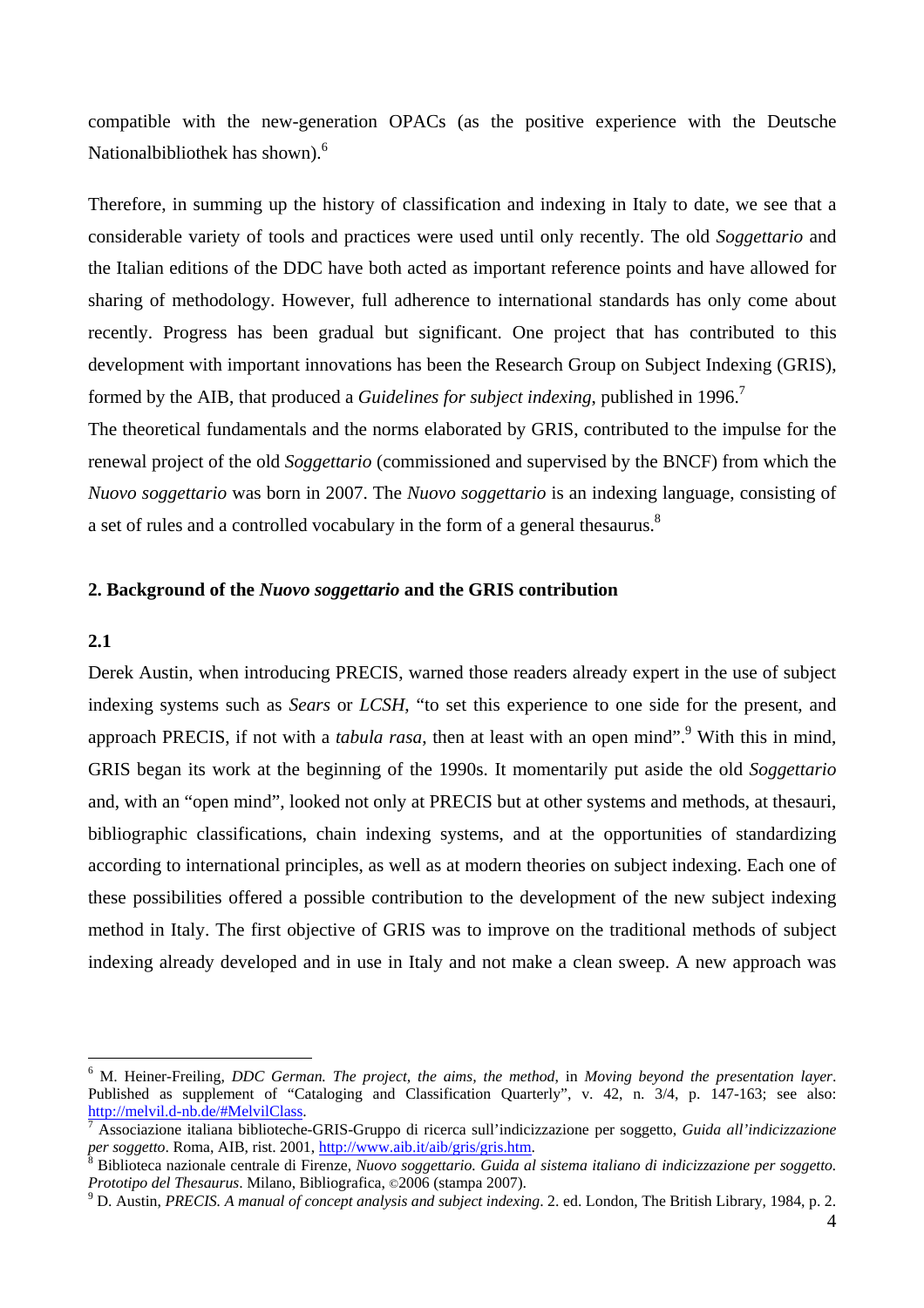proposed which allowed for the creation of new criteria and rules that would modernize the traditional tools and improve the quality of subject indexing.<sup>10</sup>

Austin stressed the following characteristics of PRECIS:

- the use of an *open-ended vocabulary*: new terms in current use can be admitted into the indexing vocabulary and used as subject headings as soon as they have been encountered in documents, without waiting for them to appear on a list of authorized headings;
- the construction of coextensive subject strings, in which different terms are interrelated to form a type of *summary* of the subject, instead of multiple subject headings, used as independent access points and often containing information that is too general for the specific subject.

These aims characterized the GRIS project. It is clear that to achieve these two objectives implied the use of control tools that were rigorous, logical and generally applicable on both a semantic and syntactic level, i.e. the necessity of precise, shareable rules. The mission of GRIS was to achieve these aims and its first step was the publication of its guidelines.

The "open mind" that Austin advised was also mentioned by that pioneer of modern theories of subject indexing, Brian Vickery, in his address at an ASLIB meeting over fifty years ago: "The different techniques of indexing differ in *form*, in the way the principles of subject analysis are applied. Each form has own particular advantages and field of use - and much work remains to be done to define the appropriate field in which each technique is applicable. But this evaluation will be easier if we first gain a clear understanding of the principles which are to be applied".<sup>11</sup> This unitary vision of the principles of subject indexing and bibliographic classifications, shared by other experts, such as Eric Coates and Austin, paved the way for the research work done by GRIS.<sup>12</sup>

The new approach set down in the GRIS guidelines took effect where the old *Soggettario,* with its traditional subject indexing, left off. The renewal process had two aspects:

- a conservative aspect, that dealt with the preservation of the terminology of the old *Soggettario,* as a starting point for the new vocabulary, and;
- an innovative aspect, seen in the adoption of the most evolved model proposed by the GRIS guidelines.

<sup>10</sup> Associazione italiana biblioteche, GRIS – Gruppo di ricerca sull'indicizzazione per soggetto, *Per un metodo coerente di indicizzazione per soggetto.* "AIB notizie", 4 (1992), n. 6/7, p. 10-12 (p. 10).<br><sup>11</sup> B. C. Vickery, *Developments in subject indexing*. "The journal of documentation", 11 (1955), n. 1, p. 1-11 (p. 10).<br><sup>12</sup> E. J. Coa

<sup>34 (1978),</sup> n. 4, p. 288-299; D. Austin, *Basic concept classes and primitive relations*. In *Universal classification. Subject analysis and ordering systems. Proceedings 4th Internatl. Study Conference on Classification Research, 6th Annual Conference of Gesellschaft für Klassifikation e. V., Augsburg, 28 June - 2 July 1982*. Frankfurt, Indeks Verlag, 1982, vol. 1, p. 86-94.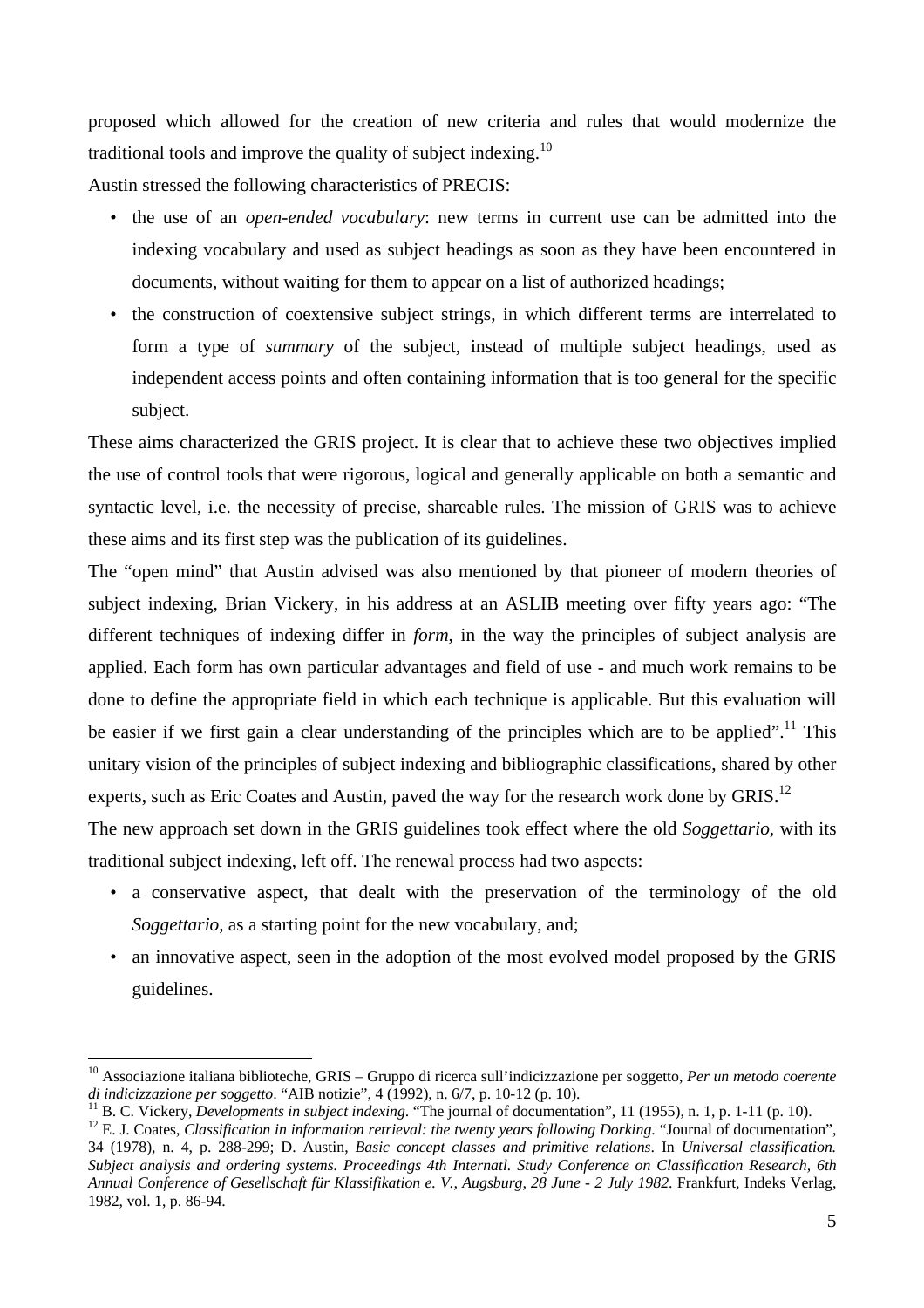The main conceptual model to which GRIS, and afterwards the *Nuovo soggettario* referred to is the analytico-syntethic model conceived by Ranganathan and developed by the British Classification Group (CRG). This model, used in facet classifications, efficient at defining the macrostructure of a verbal indexing language, was also accepted by various normative documents such as *Guidelines for the establishment of monolingual thesauri* (ISO 2788-1986), *Principles underlying subject heading languages (SHLs)* (IFLA, 1999) and *Structured vocabularies for information retrieval. Guide. Part 2: Thesauri* (BS 8723-2:2005). Another important reference has been the criteria and procedures for vocabulary control and construction of semantic relationships, according to the various standards ISO, BS and  $NISO<sup>13</sup>$  Today the main indexing systems such as LCSH, SIPORBASE and RAMEAU meet these criteria and procedures, but there has not been the same concordance on their syntactic aspects.

Maria Inês Cordeiro, presenting the results of the *Working Group on Principles Underlying Subject Heading Languages* wrote: "it appears that subject systems are currently more advanced and concordant to each other in technical devices for terminological control and semantic (paradigmatic) structure, but less structured and similar in respect to syntagmatic aspects of knowledge representation. In this regard, it seems that this needs to be explored to acquire common understanding and compatibility, if libraries want to pursue pre-coordination".<sup>14</sup>

The GRIS conceptual and theoretical choice, adopted for the *Nuovo soggettario* was directed towards the *role analysis* that favors *precision*, *consistency* and *predictivity* within the subject strings.<sup>15</sup> The roles provide a model of knowledge representation, on a syntactic level, that is consistent with the model of summarization of document content established by the ISO 5963 standard. However, the *Nuovo soggettario* offers syntactic rules simpler than those suggested by the GRIS guidelines.

The following chart shows an overall view of the theoretical and methodological background of the *Nuovo soggettario* system:

**2.2** 

<sup>&</sup>lt;sup>13</sup> ANSI/NISO Z 39.19 -2005, *Guidelines for the Construction, Format, and Management of Monolingual Controlled* 

*Vocabularies.*<br><sup>14</sup> M. Inês Lopes, *Principles underliyng subject heading languages: an international approach.* 61<sup>st</sup> IFLA General<br>Conference, August 20-25, 1995. http://ifla.queenslibrary.org/*IV/ifla61/61-lopm.htm* (a

<sup>&</sup>lt;sup>15</sup> Role is the individual component of the syntactic structure of subject strings, namely the position given to a term within the strings. This position represents the logical function of a concept in defining the subject (GRIS, *Guida all'indicizzazione per soggetto*, p. 8; Biblioteca nazionale centrale di Firenze, *Nuovo soggettario*, p. 119).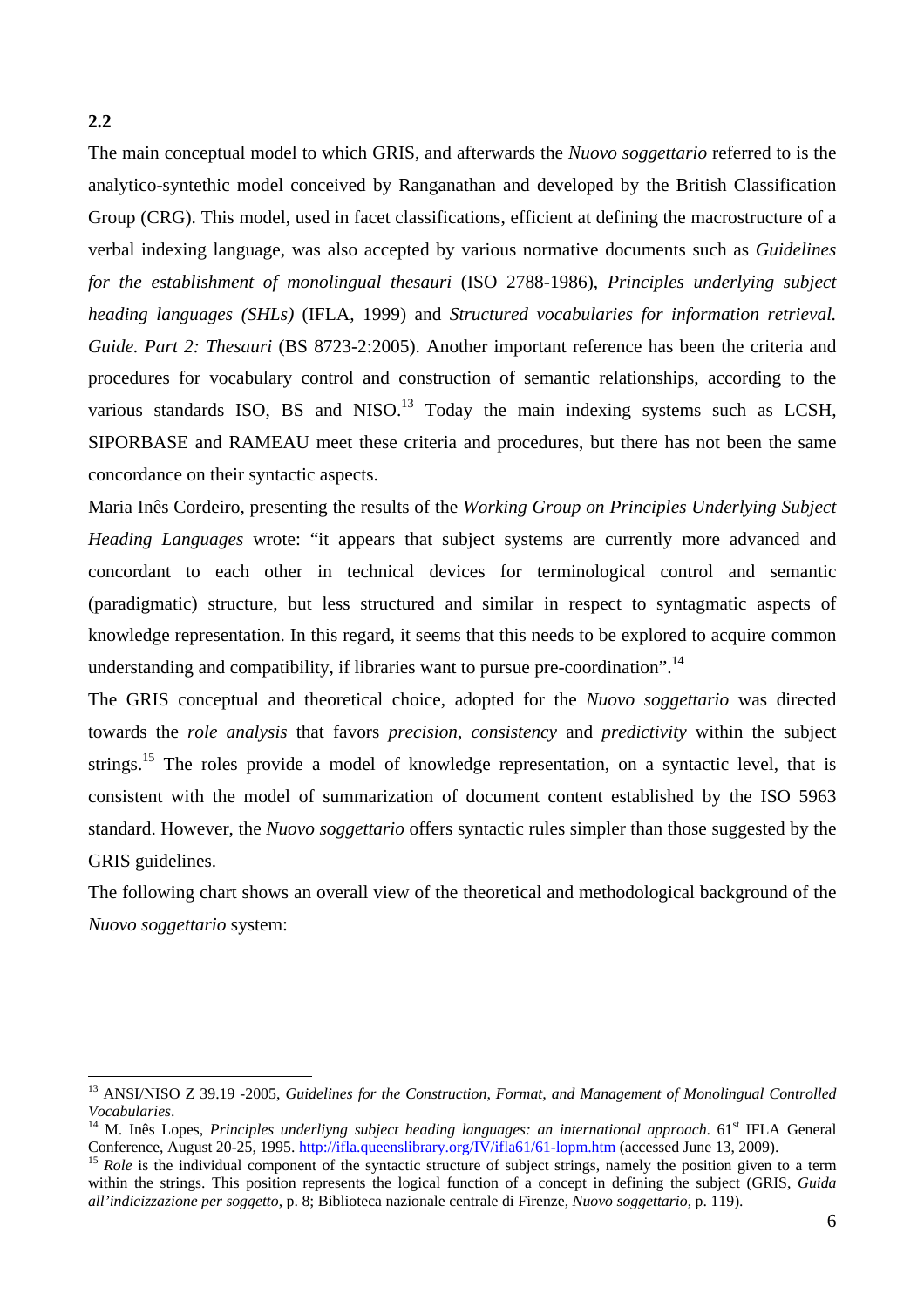

The analytico-synthetic model constitutes the macrostructure of the indexing language (vocabulary and syntax, the two distinct, but when necessary interrelated, components). The ISO norms provides guidelines, standard procedures and rules for examining documents and vocabulary control. The GRIS Guidelines offers a comprehensive method. However, the *Nuovo soggettario* represents a real indexing language with a set of practical instructions added to criteria, procedures and rules.

# **2.3**

The chart below shows the general principles, criteria and rules on which the GRIS *Guidelines* and *Nuovo soggettario* are based. These have been grouped according to the three fundamental operations of subject indexing.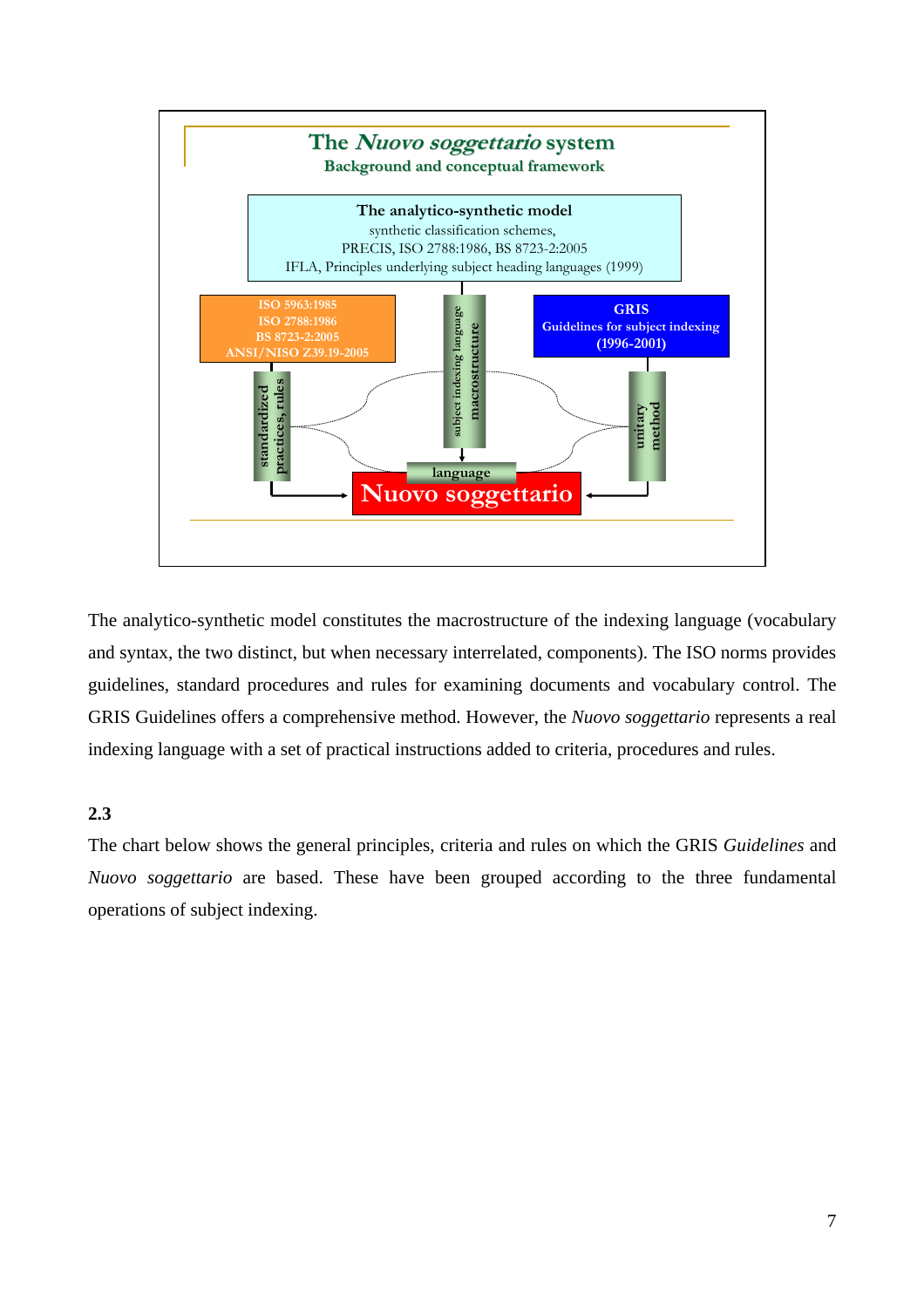

Regarding the conceptual analysis the following elements are evident:

 $\overline{a}$ 

- explicit reference, included in the GRIS Guidelines, to macro-operations that, when necessary, can assist indexers in basic theme reconstruction; 16
- the notion of "theme", used in ISO 5963, for defining the document subject;
- the list of logical functions or elements (factors) that have been recognized as essential in analysing a subject and that define its extension or exhaustiveness (e.g. a transitive action, an object, an agent, an instrument, etc.).

The syntactic model is based on the notion of *coextension* (E. Coates) and on the *role analysis* method (PRECIS), that implies a role schema and some criteria for the citation order of terms within a subject string. These criteria demand that each term in the string would be directly related to its neighbour (*one-to-one relationship*) and imply that preference would be given to those concepts that play the logical function of "object" of a transitive action, "agent" of an intransitive action, or "possessor" of its "part/property" (*principle of logical dependency*).

Finally, regarding the principles and methods for vocabulary control: the analysis of the basic meaning of a term (the place of *unique definition*), the assignment of category and facet (*categorial* 

<sup>16</sup> Teun A. van Dijk, *Complex semantic information processing. In: Natural language in information science. Perspectives and directions for research. Results of a workshop on linguistics and information science, Biskops-Arnö, Sweden, 3-5 May 1976*. Edited by Donald E. Walzer, Hans Karlgren, Martin Kay. Stockholm, Skriptor, 1977, p. 127- 163.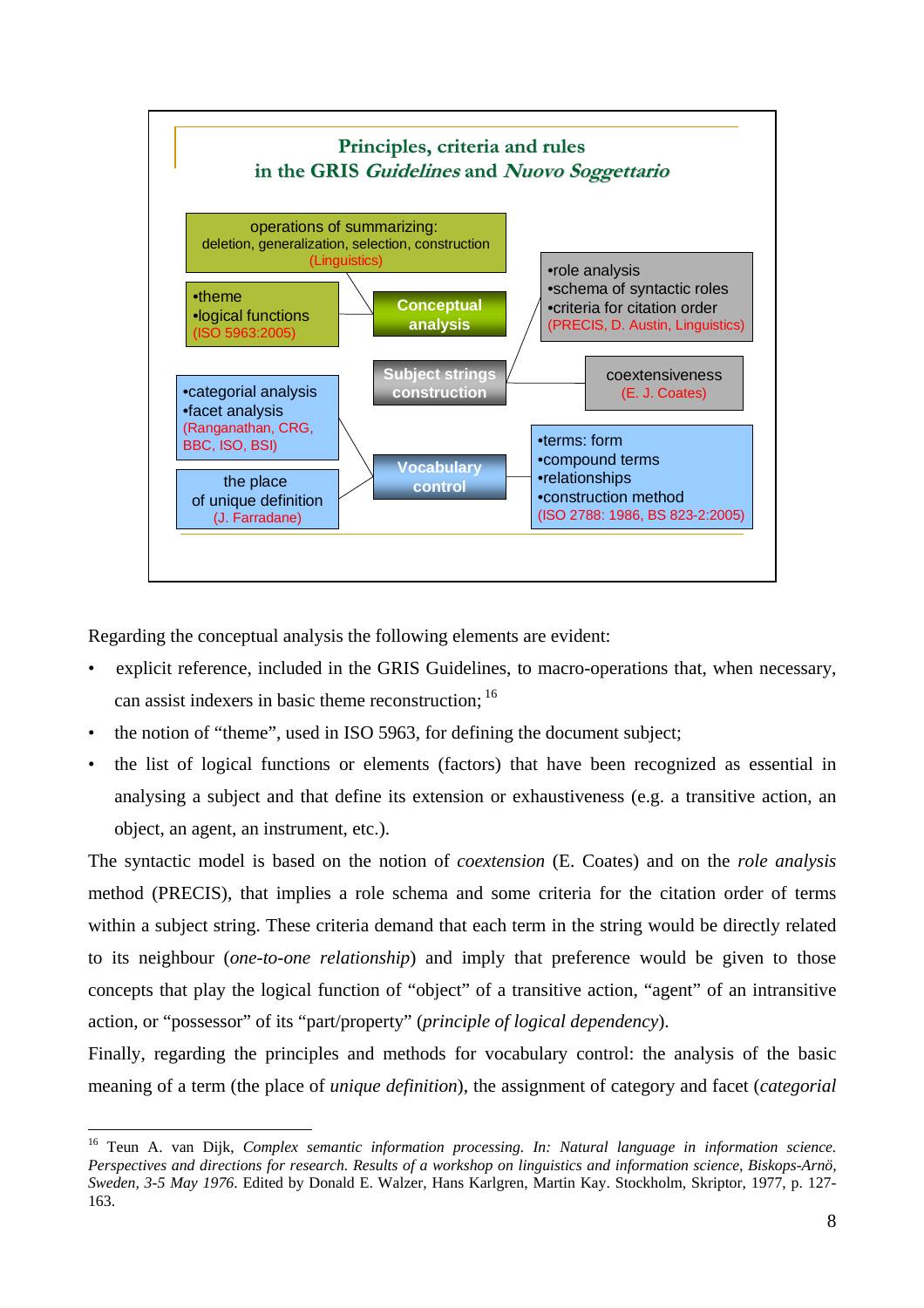*analysis* and *facet analysis*), the choice for the form of the terms in compliance with the threerelationship model (equivalence, hierarchical and associative relationships); the method of the construction of the semantic relationship network, including both the inductive method for the development of vocabulary and the deductive method which works on revision of the general structure of categories and facets.

# **2.4**

 $\overline{a}$ 

In the *Nuovo soggettario* the distinction between syntactic and semantic relations, between subject strings and concepts, and between vocabulary and syntax depends on the two models used in the control of the relationships: *roles* and *categories*. The syntactic role assigned to a term determines its position in the subject string and varies according to the context. The category assigned to a term, based on its meaning, is, however, permanent and determines its placement in the structure of the vocabulary. What are the advantages of this approach? As declared in the Library of Congress's report on *pre and post-coordination*, the main advantage of pre-coordination is *flexibility*: "Precoordinate terminology is more flexible in terms of system design. Pre-coordinate indexing can be disassembled for use in post-coordinate systems. Pre-coordinate indexing can be useful for either browse or keyword searching ". Pre-coordination also "enables clearer indications of relationship of topics when that is the point of the work".17 What is important is the requirement of *specificity* and *expressivity* of the language; thanks to syntax, the language is capable of expressing relationships that are more specific than those expressible by the operators AND, OR and NOT. To this we can add the requirement that Elaine Svenonius calls *contextuality*, that is to say, the capacity of the context to specify the meaning of the term, meaning that: the "context, called in indexing the *subject statement*, and represented in the catalogue by the subject string, enables not only different functions or roles of a term in relation with other terms of the context, but also partially different knowledge of the same term, that can be considered as aspects, components, or modifications of its meaning".<sup>18</sup> A final requirement is *precision* or *recall* in the retrieval of documents.

Which form of pre-coordination is more efficient in satisfying these requirements? The dilemma "pre-coordination or not" should be transformed, as suggested by Elaine Svenonius, into the question "to what degree and in what manner should terms be pre-coordinated". In fact, the solution of the dilemma "depends at least in part on the kind of pre-coordination that is done. The distinction between an enumerative (or largely enumerative) index language and a synthetic one becomes

<sup>17</sup> Library of Congress, *Library of Congress Subject Headings. Pre- vs. Post-coordination and Related Issues*. Report for Beacher Wiggins, prepared by the Cataloging Policy and Support Office, March 15, 2007, p. 7.<br>http://www.loc.gov/catdir/cpso/pre\_vs\_post.html (accessed June 13, 2009).

 $\frac{18}{18}$  A. Cheti, F. Paradisi, *Facet analysis in the development of a general controlled vocabulary*. "Axiomathes", 2008, n. 18, p. 223-241 (p. 234) (DOI 10.1007/s10516-008-9033-4).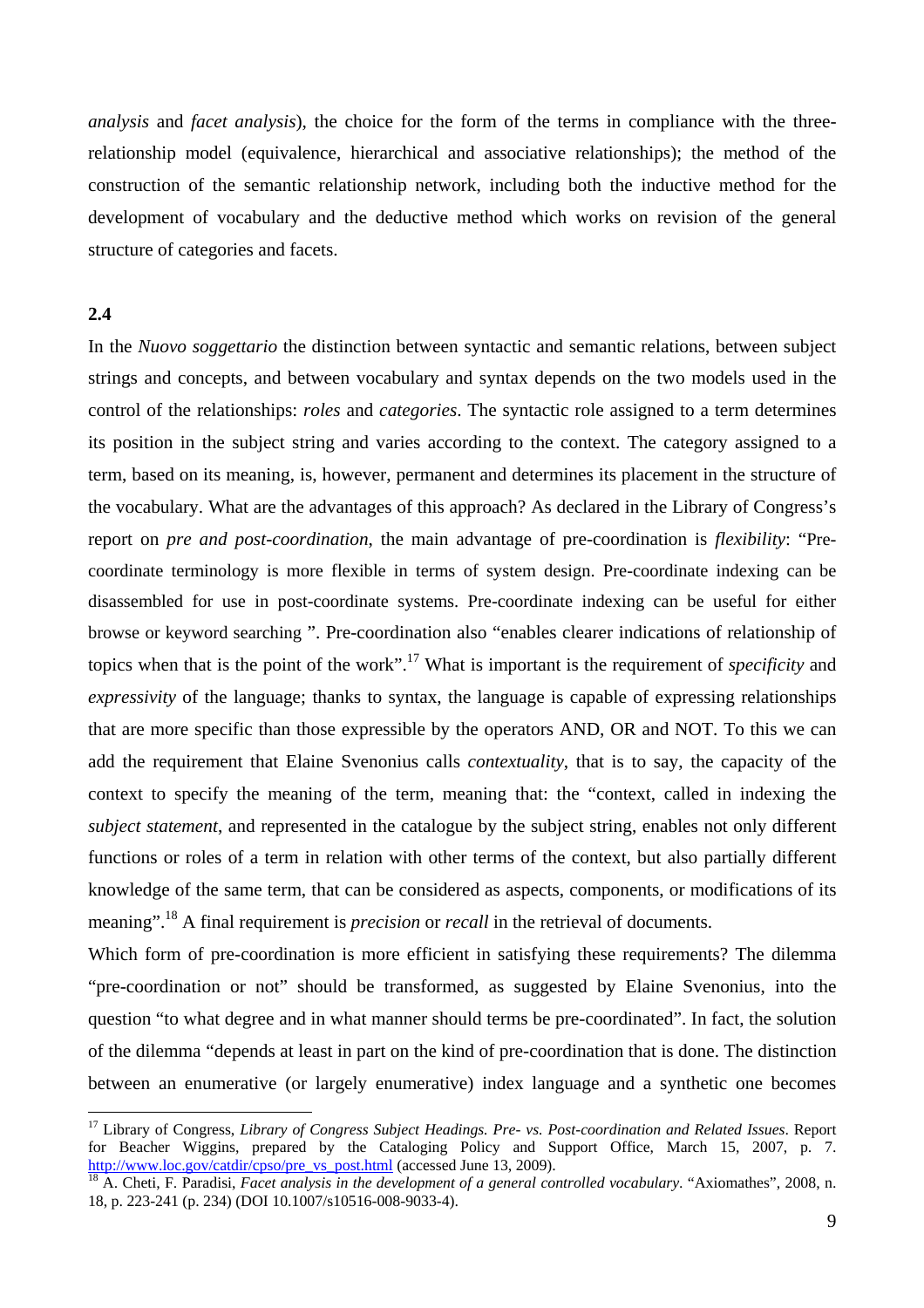important, as will be seen, in the evaluation of the relative merits of pre and post-coordinate  $lanquages$ ".<sup>19</sup>

The *Nuovo soggettario* has adopted, in fact, a synthetic pre-coordination: indexing can produce a subject string that best represents the subject of the document – "the subject-heading made to measure, the subject heading co-extensive with the subject of the book", as defined by  $\text{Coates}^{20}$  – beginning with the terms of a controlled vocabulary, arranged according to syntactic rules. The benefits of an analytico-synthetic language are not only seen on a syntactical level. There are also advantages to the vocabulary. Indexers can work with simple units, that is to say, indexing terms subjected to semantic control criteria. In this way a systematic and coherent development of the vocabulary is supported.

Distinguishing between the semantic and the syntactic level also allows the *Nuovo soggettario* to be used for post-coordinate indexing. The two levels are integrated into the system as distinct components and, when necessary, separable. Naturally, it is necessary that these language characteristics are valued in relation to both OPAC functionalities and search modalities. Lois M. Chan is correct when stating that a pre-coordinate language "is of little value in environments where browsing the index or the thesaurus is not an option, because users typically do not search by string".<sup>21</sup> Thus, the modality of *two-stage research* (from the terms to the subject strings and from the strings to the documents) should be considered an indispensable option when indexing with a pre-coordinate language, although coupled with other access modalities.

Therefore, a cost-benefit analysis of subject cataloguing should keep in mind, on one hand, the quality of the language and the form of pre-coordination adopted (in terms of flexibility, specificity, contextualization etc.) and, on the other hand, the functionality implemented in the catalogues and their suitability at rendering visible and efficient the characteristics and the potential for expression of the indexing language in use.

## **3.** *Nuovo soggettario*

 $\overline{a}$ 

Italian libraries are moving in the direction of adopting the *Nuovo soggettario*, an indexing language capable of effectively satisfying what is today required of subject indexing languages: to

<sup>19</sup> E. Svenonius, *Precoordination or not?* In *Subject indexing: principles and pratices in the 90's. Proceedings of the IFLA Satellite Meeting held in Lisbon, Portugal, 17-18 August 1993*. Edited by Robert P. Holley, Dorothy McGarry, Donna Duncan, Elaine Svenonius. München, Saur, 1995, p. 231-255 (p. 235-236).

<sup>&</sup>lt;sup>20</sup> E. J. Coates, *Subject catalogues. Headings and structure*. London, The Library Association, 1988 (1. ed., 1960), p. 33.

<sup>21</sup> L. M. Chan, *Thoughts on LCSH* (July 31, 2006). In: Library of Congress, *Library of Congress Subject Headings. Prevs. Post-coordination and Related Issues*, Appendix 1, p. 16.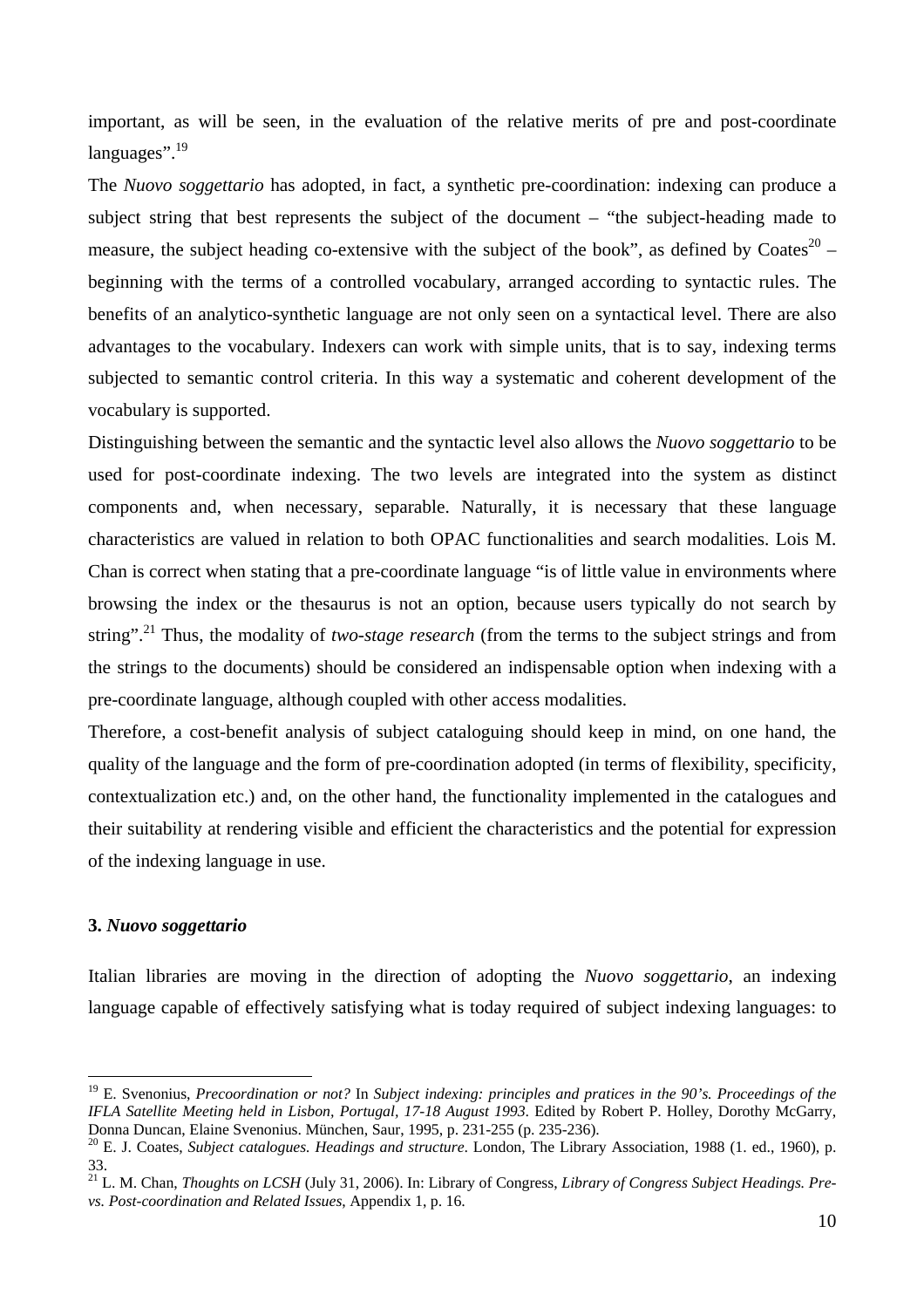comply with shared principles and standards, to sustain interoperability and mappings, to develop in a multilingual direction.

Thanks to the separation between the semantic and syntactic components, the *Nuovo soggettario* can function as either a pre-coordinate or post-coordinate indexing language. As mentioned in the Library of Congress Report, the consideration that a language be able to provide these two approaches is important. It is also acknowledged that the two concepts of *recall* and *precision*, used also in bibliographic information retrieval from the web, are not outdated concepts but continue to be important in reference to various research contexts and opportunities provided by the latestgeneration OPACs.

The *Nuovo soggettario* provides an Italian vocabulary, intended for Italian libraries, but it is also capable of being developed in a multilingual direction given that "the monolingual subject access is the major constraint for researchers wishing to conduct simultaneous subject queries across many catalogues"22. It is also applicable in a variety of information environments and not for exclusively bibliographic and library applications and is suitable for the indexing of heterogeneous resources (a requisite now widely recognized as important). In fact, the latest version of the new database of the SBN Index provides software modules for the bibliographic treatment of different types of material, such as graphic and cartographic materials, printed and manuscript music, online and digital resources, photographs, etc.). $^{23}$ 

As it has been already underlined, the *Nuovo soggettario* is made up of different but complementary components:

- a printed guide (which can also be accessed in PDF format through the user interface) consisting of rules governing both vocabulary control and the construction of subject strings;
- a general thesaurus, i.e. the controlled and structured vocabulary accessible on the web on subscription. It now comprises approximately  $33,000$  terms;<sup>24</sup>
- a *Manual* for cataloguers: i.e. a set of practical instructions to help in the application of the syntactical rules governing full categories of terms and/or specific bibliographic cases. It is available through the user interface;

<sup>&</sup>lt;sup>22</sup> P. Landry, *From traditional subject indexing to web indexing: the challenges of libraries and standards, cit.<br><sup>23</sup> http://www.iccu.sbn.it/gene<u>ra.jsp?s=59&l=it</u> (accessed June 13, 2009); for more information on the* Contardi, *The Italian National Library Service (SBN): a cooperative library service infrastructure and the bibliographic control, paper to be presented at the 75<sup>th</sup> IFLA General Conference, Milan, 23-27 August 2009.* 

<sup>&</sup>lt;sup>24</sup> For the Thesaurus features, see L. Franci, A. Lucarelli, M. Motta, M. Rolle, *The Thesaurus of Nuovo soggettario: structural features and web application projects*, paper to be presented at the Satellite Meeting "Looking at the Past and Preparing for the Future", Florence, 20-21 August 2009.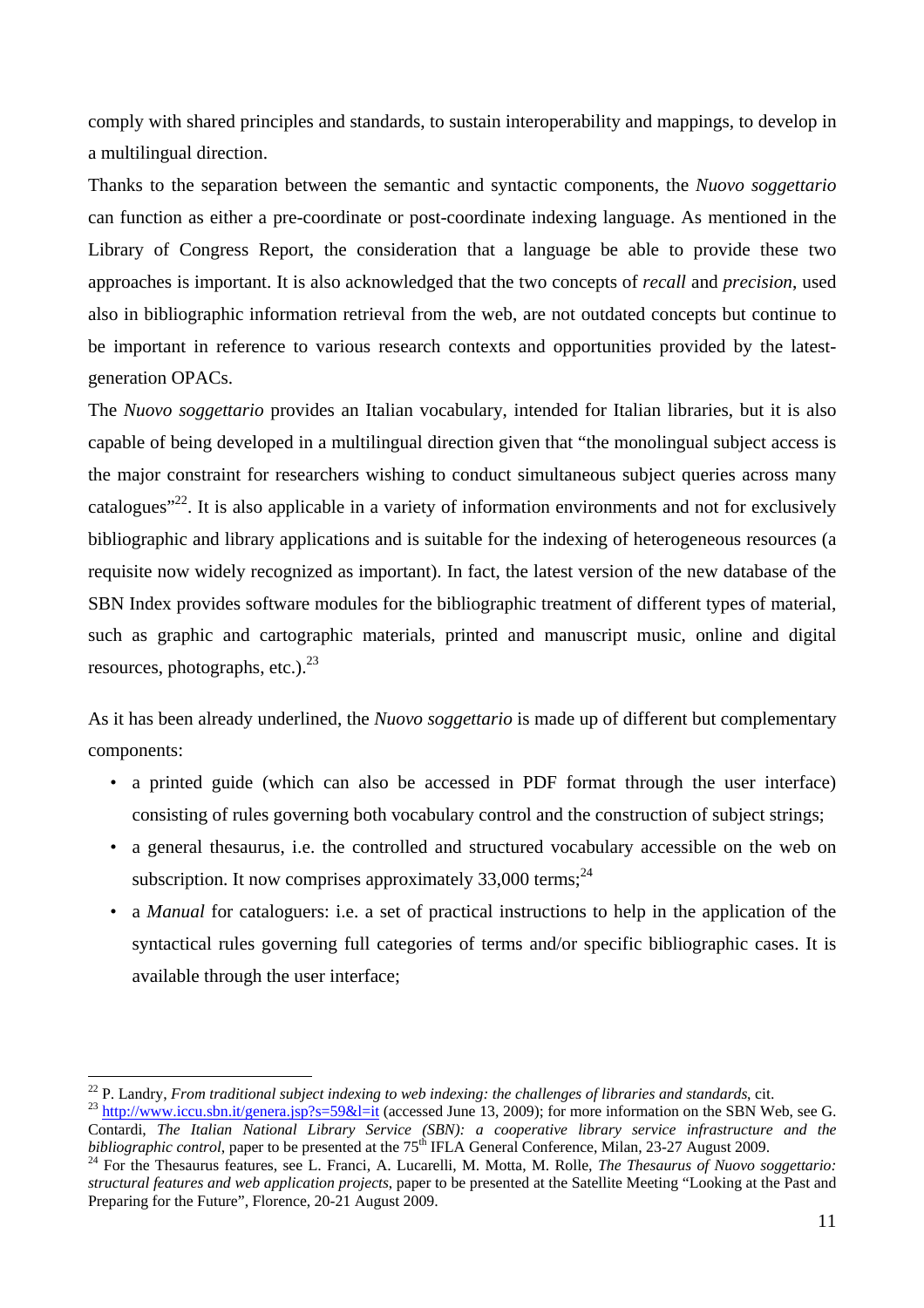• the subject string archive, i.e. the list of the subject strings built on Thesaurus terms and syntactic rules. The BNCF's OPAC includes the subject headings created by the BNI cataloguers, who have been using the *Nuovo soggettario* since September 2007.

The analytico-synthetic model is oriented towards producing specific coextensive strings that closely reflect the conceptual content of the document being catalogued, as shown in the following figure.



Nevertheless, single coextensive strings not always represent the best choice when facing complex subjects, therefore over-complex solutions ("engineered") should be avoided.<sup>25</sup> Coextension. however, in most cases, produces a good solution from the viewpoint of expressiveness and communication of the conceptual content of the document and from an information retrieval viewpoint.

Many Thesaurus terms have syntactic notes, i.e. specific instructions on the way a specific term should be used within the subject strings. The purpose of the syntactic notes is to facilitate, when necessary, the application of the general syntax rules, and to assist cataloguers in the construction of subject strings. It is a set of instructions drawn up in compliance with the method of "role analysis", which includes all the necessary indications for a given term, e.g. its syntactic value, logical

<sup>&</sup>lt;sup>25</sup> As Mary Dykstra pointed out in her discussion at an international Seminar on the Feasibility study for the renewal of the *Nuovo soggettario*, held at the BNCF, in Florence (Italy), April 2001.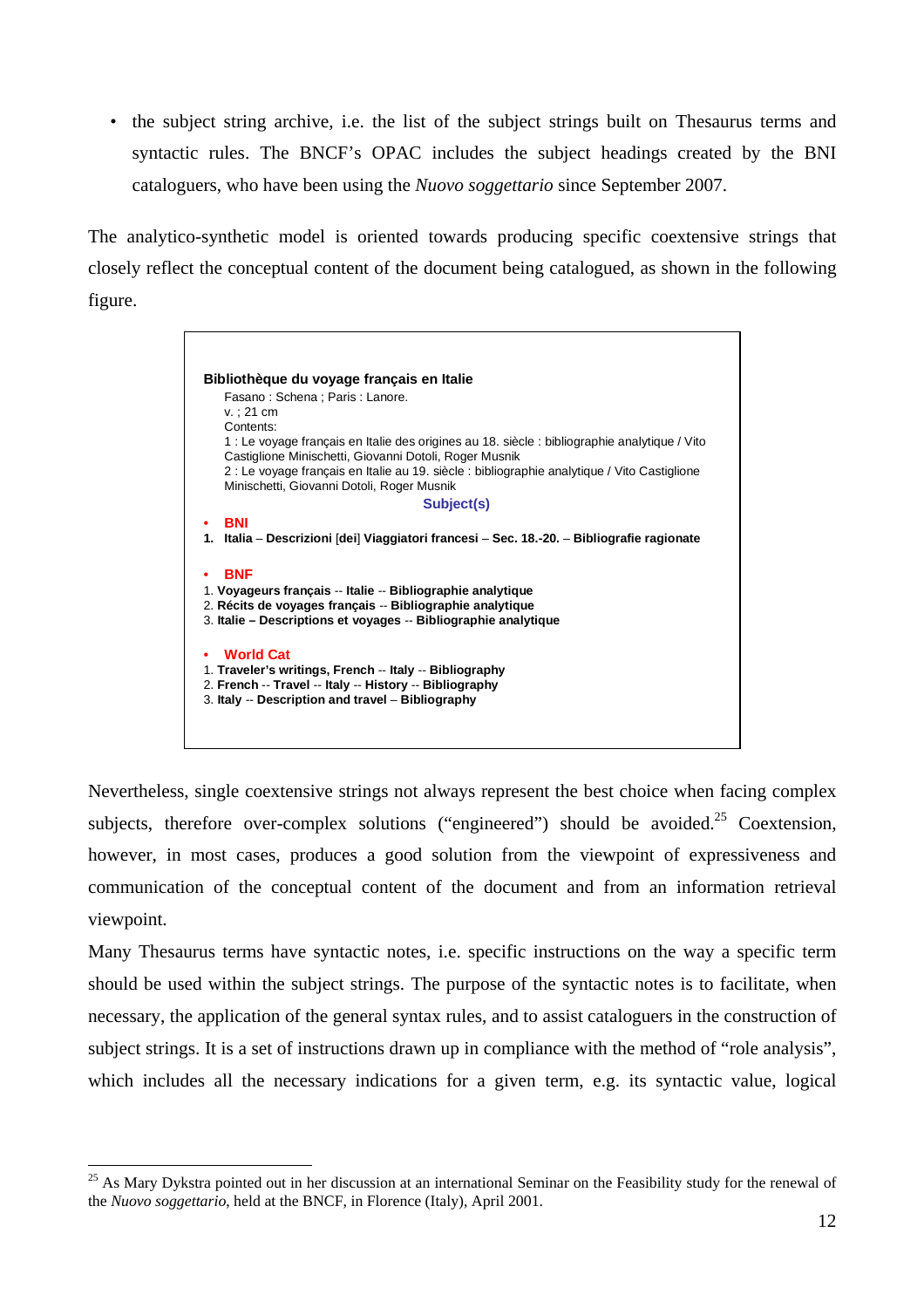function, syntactic role and citation order. The syntactic note serves as a link between the two separate but complementary components: the syntactic and the semantic.

The above-mentioned features enable this tool to be used in both general and specialized information environments (e.g. government, public, academic and research libraries). Regarding its applicability for indexing of special material, the BNCF has recently used it for subject indexing of photographs belonging to a rare photograph collection (the photograph archive of "Il mondo", an illustrated magazine edited by Pannunzio). The figure below shows a recorded photo from the BNCF's OPAC with its subject heading:



The *Nuovo soggettario* Project is progressing according to the recommendations of the preceding feasibility study at speeds reflecting the available financial resources (70% of which come from private resources). Once new funds are raised, the project infrastructure will be finished, including the creation of the necessary software for cooperation between libraries. By the end of 2010 we foresee it becoming a permanent system, housed at the BNCF and regularly maintained and updated by a dedicated staff.

#### **4. Future cooperation**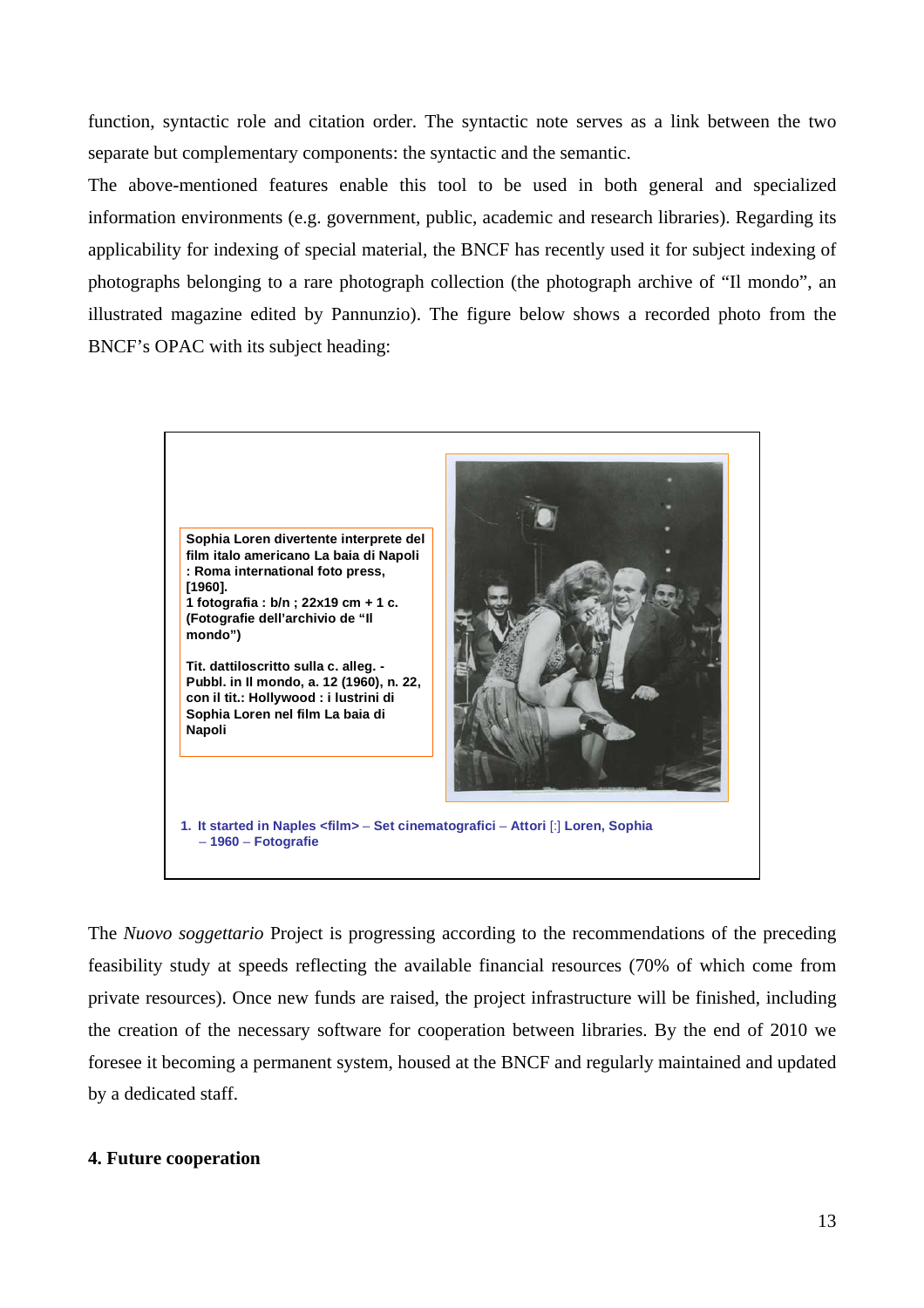The plans for future cooperation being laid in Italy at the present time are looking, above all, at developing a collaborative use of the recently created indexing tools and at opening up to international experiences. As far as national cooperation is concerned, the BNCF has already set up conventions with various organizations that use the *Nuovo soggettario* and with whom it can share its evolution on a methodological and technical level. The aim of these initial experiences in cooperation has been to enrich the Thesaurus thanks to suggestions of specialized terminology by the partners, to test interoperability with other thesauri and share resources. These collaborations satisfy different needs, with the aim of evolving the *Nuovo soggettario* in the direction of a public service on a national level. The BNCF is presently cooperating with seven partners. The applied model could gradually diffuse over time to include other interested institutions. As well as collaborating with the National Central Library of Rome, the BNCF collaborate mainly with academic and research libraries and documentation organizations. We are collaborating with the libraries of Pisa University, the library of the Bocconi University (Milan), the ITTIG (Institute of Legal Information Theory and Techniques, Italian National Research Council), and the company Idest, a private producer of bibliographic records, sharing the production of the BNI children's books series with the BNI editorial office.<sup>26</sup> Some of these partners manage their own specialized thesauri that will be integrated into the general Thesaurus of the *Nuovo soggettario*. Methodological protocols and electronically usable procedures and forms have been set up with them to submit proposals of new terms or changes for inclusion in the Thesaurus, on a regular basis, in a similar way to what is currently done with SACO partners.<sup>27</sup> The contents of these collaborations are not homologated between them and, as well as the submissions of new terminology, they are based essentially on: training of the cataloguers, current and shared usage of the new language, even if with diversified levels of indexing, and access to the Thesaurus data base. In certain cases, the collaborator also supplies a preliminary stage of vocabulary control (e.g. scope of a certain term, sources used to back it up, etc.) and in other cases, supplies scientific or linguistic consulting on specialized terminology, as in the case of the ITTIG, for legal terminology. There are many positive aspects to this BNCF's initiative: the variety of institutions involved, the multiplicity of content of each agreement; the training offered by the BNCF as part of the setting up of the collaboration. The delineated model deals with actual problems (both on scientific and technical levels) such as the integration between specialized and general thesauri, their interoperability and the preparation of controlled vocabulary for semantic access to non-book material. The Thesaurus of the *Nuovo* 

<sup>26</sup> For more information on this collaborative work, see F. Paradisi, *Collaboration between producers of bibliographic*  data. Achievements and planned initiatives at the Italian National Bibliography **http://archive.ifla.org/IV/ifla74/papers/162-Paradisi-en.pdf**.

 $\frac{1}{27}$ http://www.loc.gov/catdir/pcc/saco/sacopropform.html.